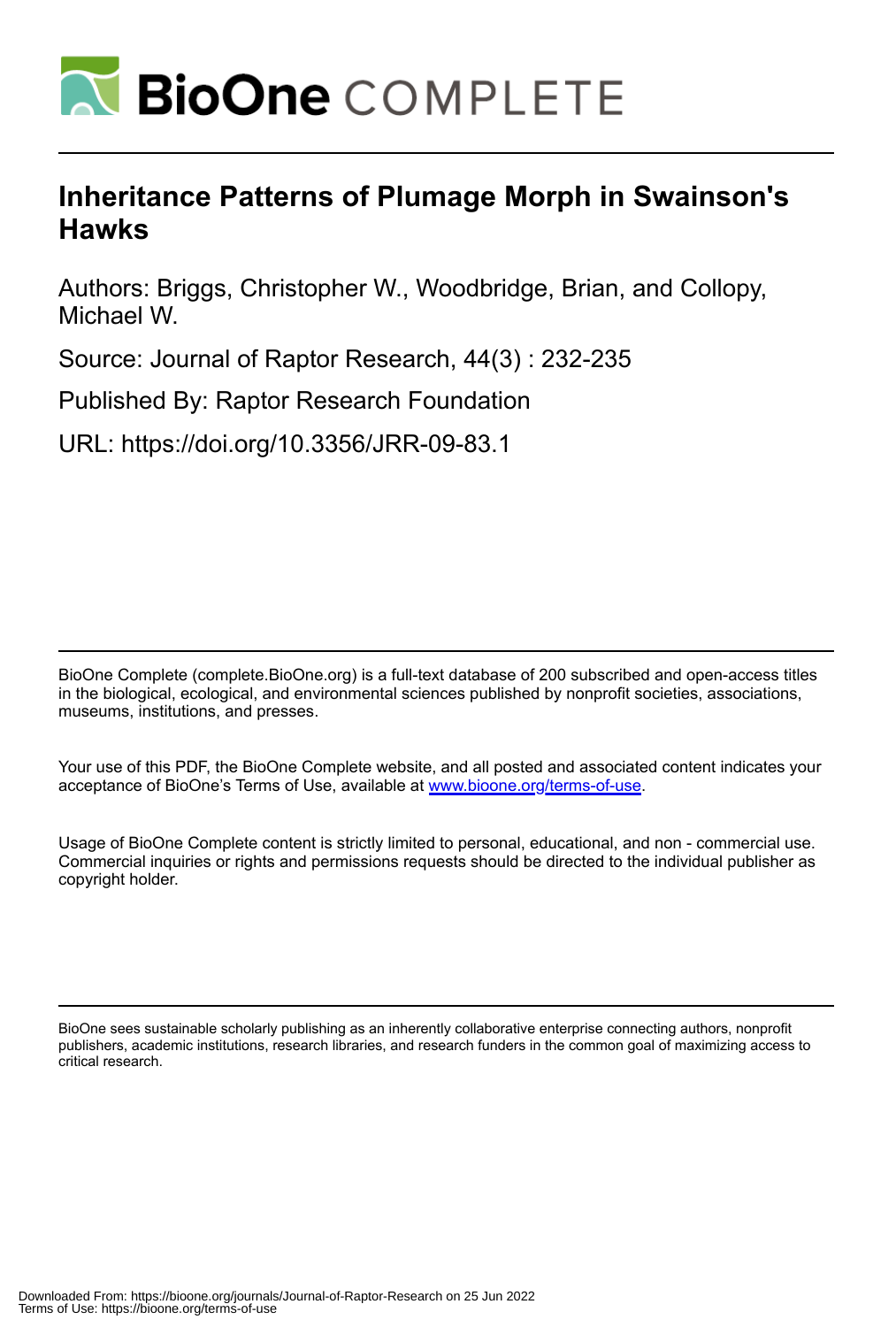J. Raptor Res. 44(3):232–235 © 2010 The Raptor Research Foundation, Inc.

# INHERITANCE PATTERNS OF PLUMAGE MORPH IN SWAINSON'S HAWKS

CHRISTOPHER W. BRIGGS

Department of Natural Resources and Environmental Science, Program of Ecology, Evolution, and Conservation Biology, University of Nevada, Reno, 1000 Valley Road, Reno, NV 89512 U.S.A.

BRIAN WOODBRIDGE

U.S. Fish and Wildlife Service, 1829 South Oregon Street, Yreka, CA 96097 U.S.A.

MICHAEL W. COLLOPY

Academy for the Environment, University of Nevada, Reno, 108 Mackay Science Building, Reno, NV 89557 U.S.A.

KEY WORDS: Swainson's Hawk; Buteo swainsoni; inheritance; melanism; morph; plumage.

Persistent plumage polymorphisms (i.e., different plumage morphs within the same age class and sex of a breeding population) occur in a wide array of taxa. Polymorphisms are relatively common among raptors compared to other taxa, with 30% of raptors having some polymorphism (Fowlie and Krüger 2003) versus 3.5% of all avian species (Galeotti et al. 2003). Mechanisms and inheritance

of morphological characteristics have been poorly examined in wild raptor populations, in spite of the regularity of multiple plumage morphs occurring within the same population in raptors.

Although morph inheritance has been rarely examined among wild raptors, Schmutz and Schmutz (1981) demonstrated that Ferruginous Hawks (Buteo regalis) generally followed the basic Mendelian inheritance pattern. The dark allele was dominant to the light, conforming to an autosomal one-locus, two-allele inheritance pattern. The Swainson's Hawk (Buteo swainsoni), unlike the Ferruginous <sup>1</sup> Email address: chriswbriggs@yahoo.com Hawk, which exhibited dimorphic plumages (Schmutz and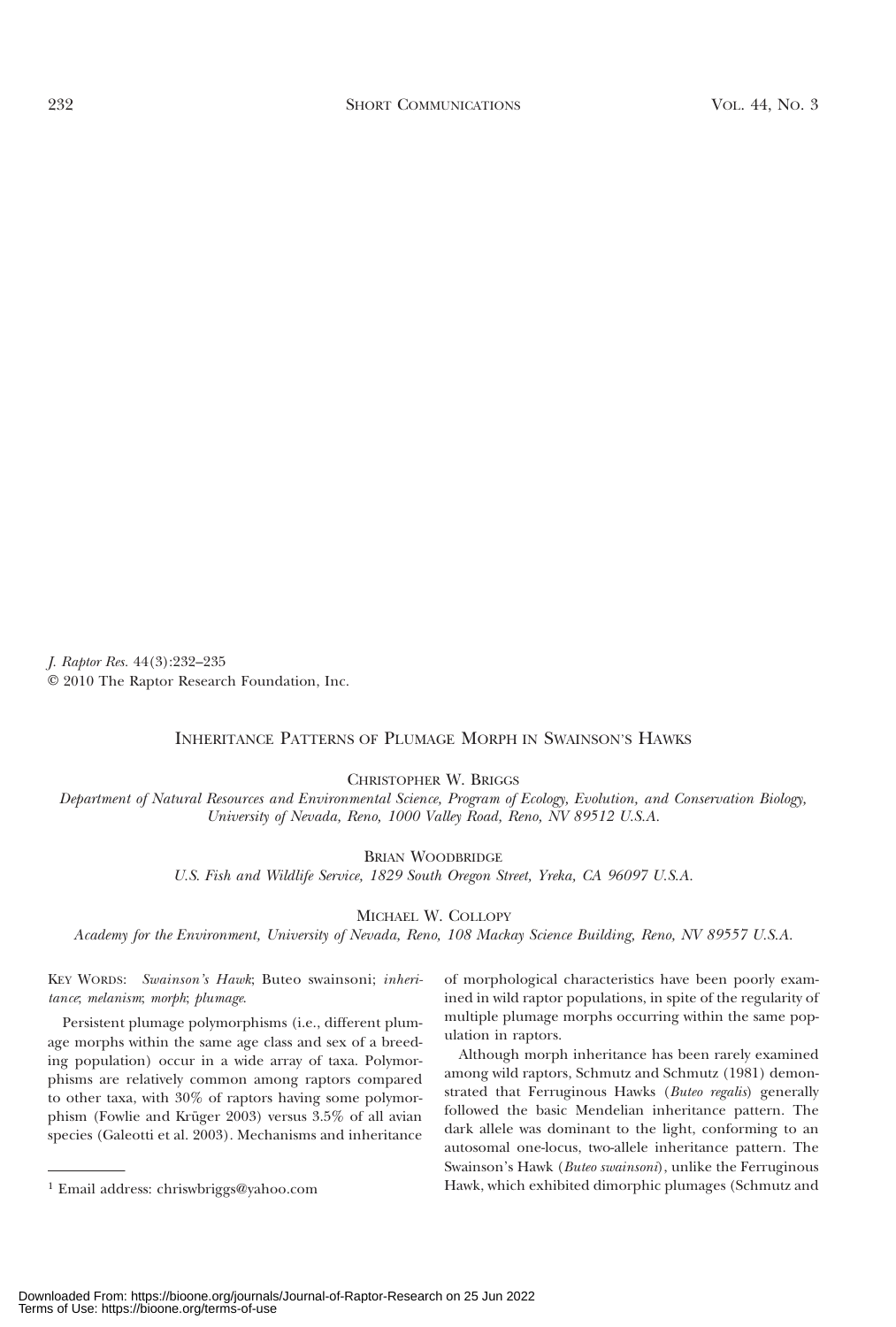| Table 1. Observed pairings of Swainson's Hawks in Butte Valley, California. Observed morphs are adult offspring of the          |
|---------------------------------------------------------------------------------------------------------------------------------|
| observed parental pairings of the given morph classes ( $L =$ light, $I =$ intermediate, $D =$ dark). Total offspring indicates |
| the total number of young observed from given parental morph pairings. Expected morph is the frequency of morphs                |
| expected from a one-locus, two-alleles controlling plumage morph with the dark allele incompletely dominant to the              |
| light allele. P reports the significance of the Chi-square test with a Monte Carlo of 100 000 replicates.                       |

|                          |                        | <b>OBSERVED MORPH</b> |          |          | <b>EXPECTED MORPH</b> |                |          |       |      |
|--------------------------|------------------------|-----------------------|----------|----------|-----------------------|----------------|----------|-------|------|
| <b>OBSERVED PAIRINGS</b> | <b>TOTAL OFFSPRING</b> |                       |          | D        |                       |                | D        | $X^2$ | P    |
| $L \times I$             |                        | 3                     | 4        | $\left($ | 3.5                   | 3.5            | $\theta$ | 0.14  | 1.00 |
| $I \times I$             | 4                      | $\left($              | 3        |          |                       | $\overline{2}$ |          | 1.50  | 0.90 |
| $I \times D$             | 19                     | 0                     | 12       |          | $\Omega$              | 9.5            | 9.5      | 1.32  | 0.36 |
| $D \times D$             |                        | 0                     | $\theta$ |          | $\theta$              | $\theta$       |          | N/A   | N/A  |
| Totals                   | 31                     | 3                     | 19       | 9        | 4.5                   | 15             | 11.5     | 1.69  | 0.21 |

Schmutz 1981), exhibits an ostensibly continuous variation of plumage polymorphism in the belly and underwing coverts. Such variation is not possible in a one-locus, twoallele inheritance pattern, and variations in the intermediacy of the individual may be controlled by other genes.

Swainson's Hawks have almost continuous variation in the belly, flanks, and underwing coverts, ranging from light to very dark. Generally, individuals are lumped into three basic morph types: light, intermediate, and dark (Clark and Wheeler 2001). Morph coloration of an individual does not appear to change over the course of an individual's lifetime, further indicating genetic, rather than environmental correlation (Briggs et al. 2010). In our study population, intermediate morph (66%) Swainson's Hawks have been more common than light (4%) or dark (30%) morphs among documented individuals (B. Woodbridge unpubl. data). Our objective was to examine the hypothesis that most morph variation in Swainson's Hawks is associated with a one-locus, two-allele system. Under this hypothesis, dark morphs are the result of being homozygous for a dark allele, light morphs were homozygous for the recessive light allele, and intermediate morphs heterozygous for the dark and light allele. This would be a one-locus, two-allele autosomal inheritance pattern, one that closely matches several other avian species, including the pattern observed in Ferruginous Hawks (Schmutz and Schmutz 1981) and Snow Geese (Chen caerulescens; Cooke and Cooch 1968). Using the above assumption, we can predict the proportions of offspring associated with each pairing type (e.g., light  $\times$  intermediate), using simple Mendelian genetics. The link between juvenile morph and adult morph has not yet been established in any Buteo species, to our knowledge. Thus, we limited our analysis to individuals in Basic plumage (Pyle 2008) of known morph that had parents whose morph had also been documented.

#### **METHODS**

We conducted our study in the Butte Valley, California,  $(49°41'N, 122°00'W)$  from 1979 to 2007. We captured 247

adult hawks using bal-chatri traps baited with mice or a dho-gaza-style net with a live Great Horned Owl (Bubo virginianus) lure near nest sites (Bloom et al. 1992). We banded captured hawks with a 2-digit numeric color band for individual identification, in addition to a U.S. Geological Survey aluminum band. Adults were photographed opportunistically in hand over the course of the study to document morph. Nest sites were located by observation of nest-building, territorial behavior, and copulations early in the season (Apr–May), and prey deliveries late in the season (May–Aug). Nestlings were banded with U.S. Geological Survey aluminum bands 1–2 wk prior to fledging. This protocol was approved by the University of Nevada, Reno IACUC #00115.

Adults observed building nests, delivering prey, or actively defending the area immediately around the nest site were considered the parents of any nestlings. Extra-pair copulations (EPCs) have been observed in the population (B. Woodbridge unpubl. data), but we were unable to document the frequency in this population.

We categorized birds as light, intermediate, or dark morphs. Individuals were light if they had no visible melanistic plumage on their belly underneath the bib, flanks, or underwing coverts. Intermediate morphs had some melanistic plumage on their belly and flanks, although not always in their underwing coverts. Dark plumage of intermediate morphs never entirely covered the area under the bib, allowing the observer to distinguish the bib. The bib in dark-morph individuals was indistinguishable from the belly or flanks due to extensive pigmentation across those areas. Additionally, there was always some pigmentation in the underwing coverts (Briggs et al. 2010).

We used a chi-square test to examine differences between the expected and observed distributions of the results of observed morph pairings as well as the overall observed distribution of observed offspring. We used a randomization test of goodness-of-fit, due to low expected numbers in our sample, using a Monte Carlo simulation in SAS 9.1 to generate 100 000 replicates. A nonsignificant P-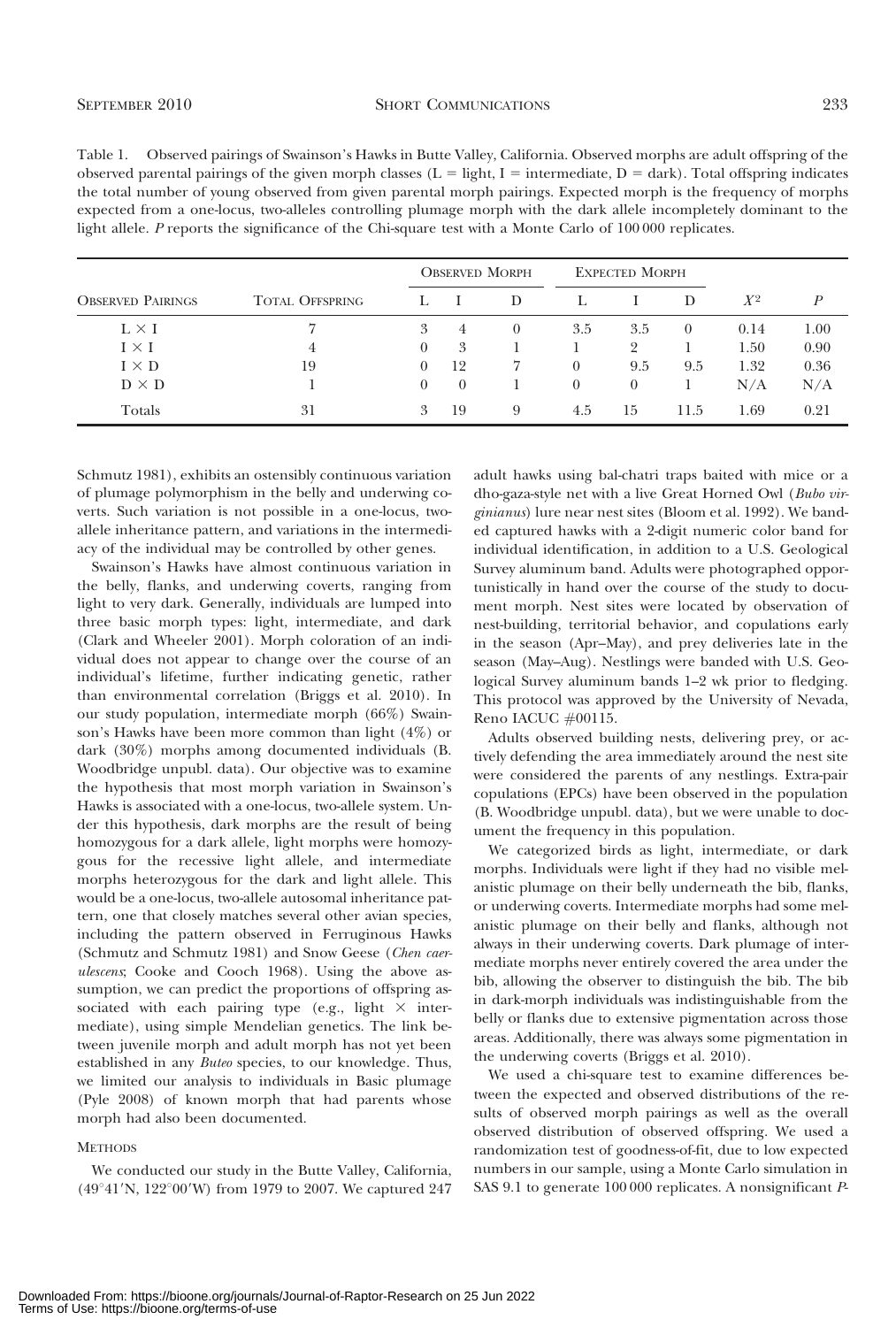value would indicate support for our hypothesis of a onelocus, two-allele system. We did not remove observations of multiple offspring from the same parents, which may present a potential pseudoreplication problem. However, pseudoreplication artificially inflates the Chi-square statistic; thus, the data seem significantly correlated when they are not (Hurlbert 1984). Thus, this test is a conservative estimate of power in this study. Each individual offspring would represent an independent sample if random and independent assortment of genes for each gamete were occurring.

### RESULTS AND DISCUSSION

We photographically documented the morph of 31 adult Swainson's Hawks where morphs of both parents were also documented, representing four of the six possible breeding morph combinations; no recruits from light/ light and light/dark pairings were observed. We did not observe any ''impossible'' individuals (i.e., individuals that could not be conceived with the one-locus, two-allele system; Table 1). Our observed data closely matched that expected from our hypothesis of a one-locus, two-allele system. No significant difference was detected in the overall frequencies of observed offspring and that predicted by Mendelian genetics ( $\chi^2 = 2.04$ ;  $P = 0.36$ ). Therefore, we accepted the null hypothesis, and have confidence that this polymorphism is likely controlled by a one-locus, two-allele gene. Although we were not able to statistically quantify the single offspring from the dark/dark pairing, we note that the individual produced was dark, following our predictions and providing further support for our hypothesis.

Our results were similar to, and not statistically different from, what would be predicted from a one-locus, two-allele system where the dark allele is incompletely dominant over the light. However, the possibility of EPCs is present, and future studies should address the parentage of nestlings to determine how reliable observational studies are in paternal assignment. Although EPCs are always a concern with observational studies, we had no way to correct for this possibility, and to our knowledge there are no published studies examining EPCs or extra-pair paternity in any predominantly monogamous Buteo species. An additional caveat of these results is the observation of polyandry in this population of Swainson's Hawks. Although no individuals included in this analysis were from known polyandrous nests, polyandry would provide additional uncertainty about the paternity of the offspring, and is difficult to confirm in our study area.

Offspring from the pairings of two homozogous individuals (i.e., light/light, light/dark, or dark/dark) are particularly useful for this analysis because there is only one possible morph outcome for each of those potential matings. However, we only observed one recruited offspring between two presumably homozygous individuals (i.e., a light/light, light/dark, or dark/dark pairing) to support our hypothesis. Although the one recruit that was observed conformed to the hypothesized one-locus, two-allele system, we recognize that more offspring from pairing of homozygous individuals would help clarify the genetic underpinnings of this trait.

Similarly, Common Buzzards (Buteo buteo) may represent another system where a Buteo species has multiple morphs that may be associated with a one-locus, two-allele gene (Krüger et al. 2001). However, this study correlated offspring in juvenile plumage (Pyle 2008) with their parents in Definite Basic plumage. While it may be reasonable to assume that juvenile plumage type is correlated to future Definite Basic plumage (Howell et al. 2003), no study has correlated these plumages in any Buteo species. Other raptor species also seem to follow a one-locus, two-allele system. For example, the Eleonora's Falcon (Falco eleonorae) also demonstrates considerable heterogeneity in morph type (Ristow et al. 1998), and similarly follows the described one-locus, two-allele pattern we observed in Swainson's Hawks (Wink et al. 1978).

Future work should focus on determining the gene(s) associated with morph variation in Swainson's Hawks. One potential candidate is one or more point mutations in the gene controlling melanin production, the melanocortin-1 receptor gene (MC1R; Mundy 2005). This gene was found to be responsible for dark morphs in Snow Geese (Mundy et al. 2004), Parasitic Jaeger (Stercorarius parasiticus; Mundy et al. 2004), Red-footed Boobies (Sula sula; Baião et al. 2007) and Bananaquits (Theron et al. 2001). Although a point mutation of this gene could not explain all the variability observed in Swainson's Hawk plumages, it may be able to explain why individuals are light, intermediate, and dark. Future work will also need to focus on the genetic underpinnings of different levels of melanization between intermediate individuals. Understanding the mechanism of inheritance may help us determine the causes of the plumage polymorphism observed in this and other Swainson's Hawk populations, and have implications in the genetic underpinnings of this trait in other Buteo species.

## PATRONES DE HERENCIA DEL MORFOTIPO DE PLU-MAJE EN BUTEO SWAINSONI

RESUMEN.—La herencia de los polimorfismos basados en melanina es poco conocida a pesar de ser relativamente común entre las rapaces. Examinamos la hipótesis de que el plumaje oscuro se hereda mediante un sistema de un locus con dos alelos en Buteo swainsoni. Presumimos que los individuos de plumaje oscuro y de plumaje claro eran homocigotos, mientras que los heterocigotos presentaban alguna forma intermedia de plumaje. Examinamos el morfotipo de 31 adultos de B. swainsoni y los comparamos con los fenotipos parentales. Todos los individuos se ajustaron a nuestra hipo´tesis de herencia mediante un locus con dos alelos. No existió una diferencia significativa entre lo que se esperaría de acuerdo a ese sistema y lo que nosotros observamos, lo que representa evidencia adicional de